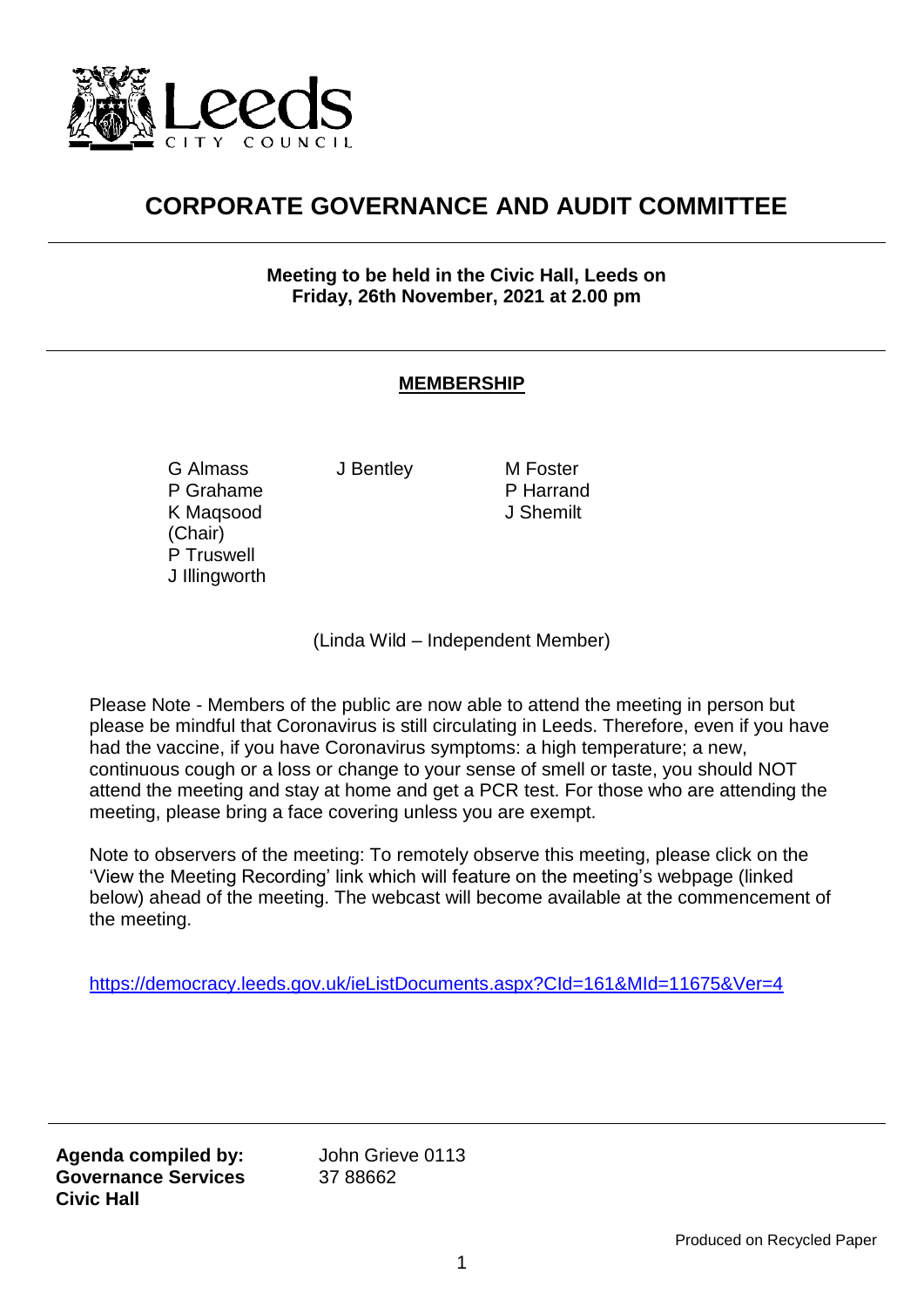## **A G E N D A**

L,

| <b>Item</b><br><b>No</b> | <b>Ward</b> | <b>Item Not</b><br>Open |                                                                                                                                                                                                                                                                                                                                                                                                                                                                 | Page<br><b>No</b> |
|--------------------------|-------------|-------------------------|-----------------------------------------------------------------------------------------------------------------------------------------------------------------------------------------------------------------------------------------------------------------------------------------------------------------------------------------------------------------------------------------------------------------------------------------------------------------|-------------------|
| 1                        |             |                         | APPEALS AGAINST REFUSAL OF INSPECTION<br>OF DOCUMENTS                                                                                                                                                                                                                                                                                                                                                                                                           |                   |
|                          |             |                         | To consider any appeals in accordance with<br>Procedure Rule 15.2 of the Access to Information<br>Procedure Rules (in the event of an Appeal the<br>press and public will be excluded).                                                                                                                                                                                                                                                                         |                   |
|                          |             |                         | (*In accordance with Procedure Rule 15.2, written<br>notice of an appeal must be received by the Head<br>of Governance Services at least 24 hours before<br>the meeting)                                                                                                                                                                                                                                                                                        |                   |
| 2                        |             |                         | <b>EXEMPT INFORMATION - POSSIBLE</b><br><b>EXCLUSION OF THE PRESS AND PUBLIC</b>                                                                                                                                                                                                                                                                                                                                                                                |                   |
|                          |             |                         | $\mathbf 1$<br>To highlight reports or appendices which<br>officers have identified as containing exempt<br>information, and where officers consider that<br>the public interest in maintaining the<br>exemption outweighs the public interest in<br>disclosing the information, for the reasons<br>outlined in the report.                                                                                                                                     |                   |
|                          |             |                         | To consider whether or not to accept the<br>$\mathbf{2}$<br>officer's recommendation in respect of the<br>above information.                                                                                                                                                                                                                                                                                                                                    |                   |
|                          |             |                         | 3<br>If so, to formally pass the following<br>resolution:-                                                                                                                                                                                                                                                                                                                                                                                                      |                   |
|                          |             |                         | <b>RESOLVED</b> – That the press and public be<br>excluded from the meeting during<br>consideration of the following parts of the<br>agenda designated as containing exempt<br>information on the grounds that it is likely, in<br>view of the nature of the business to be<br>transacted or the nature of the proceedings,<br>that if members of the press and public were<br>present there would be disclosure to them of<br>exempt information, as follows:- |                   |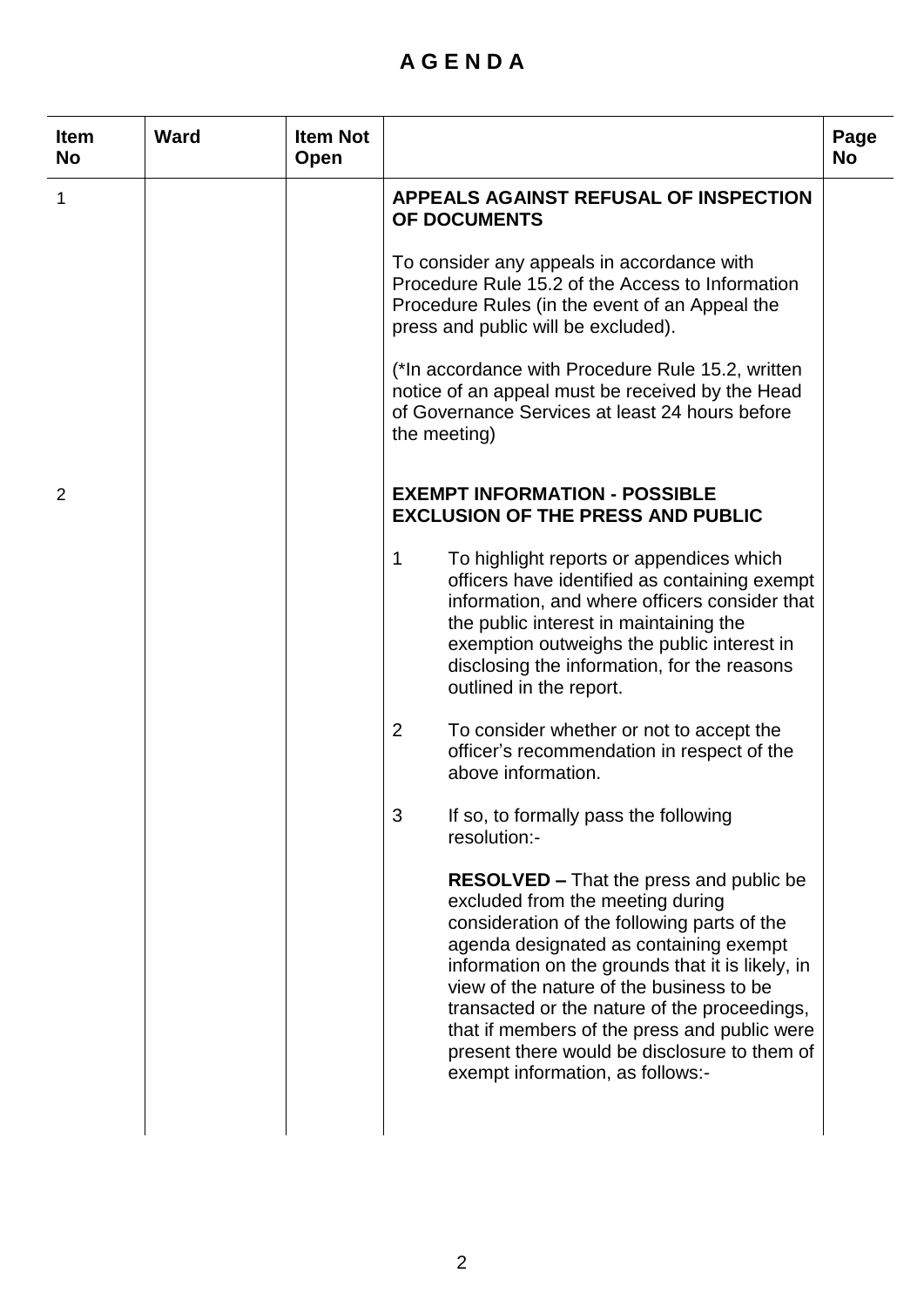| <b>Item</b><br><b>No</b> | <b>Ward</b> | <b>Item Not</b><br>Open |                                                                                                                                                                                                                                                                                                           | Page<br><b>No</b> |
|--------------------------|-------------|-------------------------|-----------------------------------------------------------------------------------------------------------------------------------------------------------------------------------------------------------------------------------------------------------------------------------------------------------|-------------------|
| 3                        |             |                         | <b>LATE ITEMS</b>                                                                                                                                                                                                                                                                                         |                   |
|                          |             |                         | To identify items which have been admitted to the<br>agenda by the Chair for consideration                                                                                                                                                                                                                |                   |
|                          |             |                         | (The special circumstances shall be specified in<br>the minutes)                                                                                                                                                                                                                                          |                   |
| 4                        |             |                         | <b>DECLARATION OF INTERESTS</b>                                                                                                                                                                                                                                                                           |                   |
|                          |             |                         | To disclose or draw attention to any interests in<br>accordance with Leeds City Council's 'Councillor<br>Code of Conduct'.                                                                                                                                                                                |                   |
| 5                        |             |                         | <b>APOLOGIES FOR ABSENCE</b>                                                                                                                                                                                                                                                                              |                   |
|                          |             |                         | To receive apologies for absence (If any)                                                                                                                                                                                                                                                                 |                   |
| 6                        |             |                         | <b>MINUTES OF THE PREVIOUS MEETING</b>                                                                                                                                                                                                                                                                    | $7 - 16$          |
|                          |             |                         | To consider and approve the minutes of the<br>previous meeting held on 24 <sup>th</sup> September 2021.                                                                                                                                                                                                   |                   |
|                          |             |                         | (Copy attached)                                                                                                                                                                                                                                                                                           |                   |
| 7                        |             |                         | <b>MATTERS ARISING FROM THE MINUTES</b>                                                                                                                                                                                                                                                                   |                   |
|                          |             |                         | To consider any matters arising from the minutes.                                                                                                                                                                                                                                                         |                   |
| 8                        |             |                         | <b>ANNUAL ASSURANCE REPORT ON</b><br><b>FINANCIAL MANAGEMENT</b>                                                                                                                                                                                                                                          | $17 -$<br>46      |
|                          |             |                         | To consider a report by the Chief Officer Financial<br>Services which provides assurance that the<br>Council has established an effective financial<br>control environment including robust arrangements<br>for strategic financial planning combined with<br>effective financial management and control. |                   |
|                          |             |                         | (Report attached)                                                                                                                                                                                                                                                                                         |                   |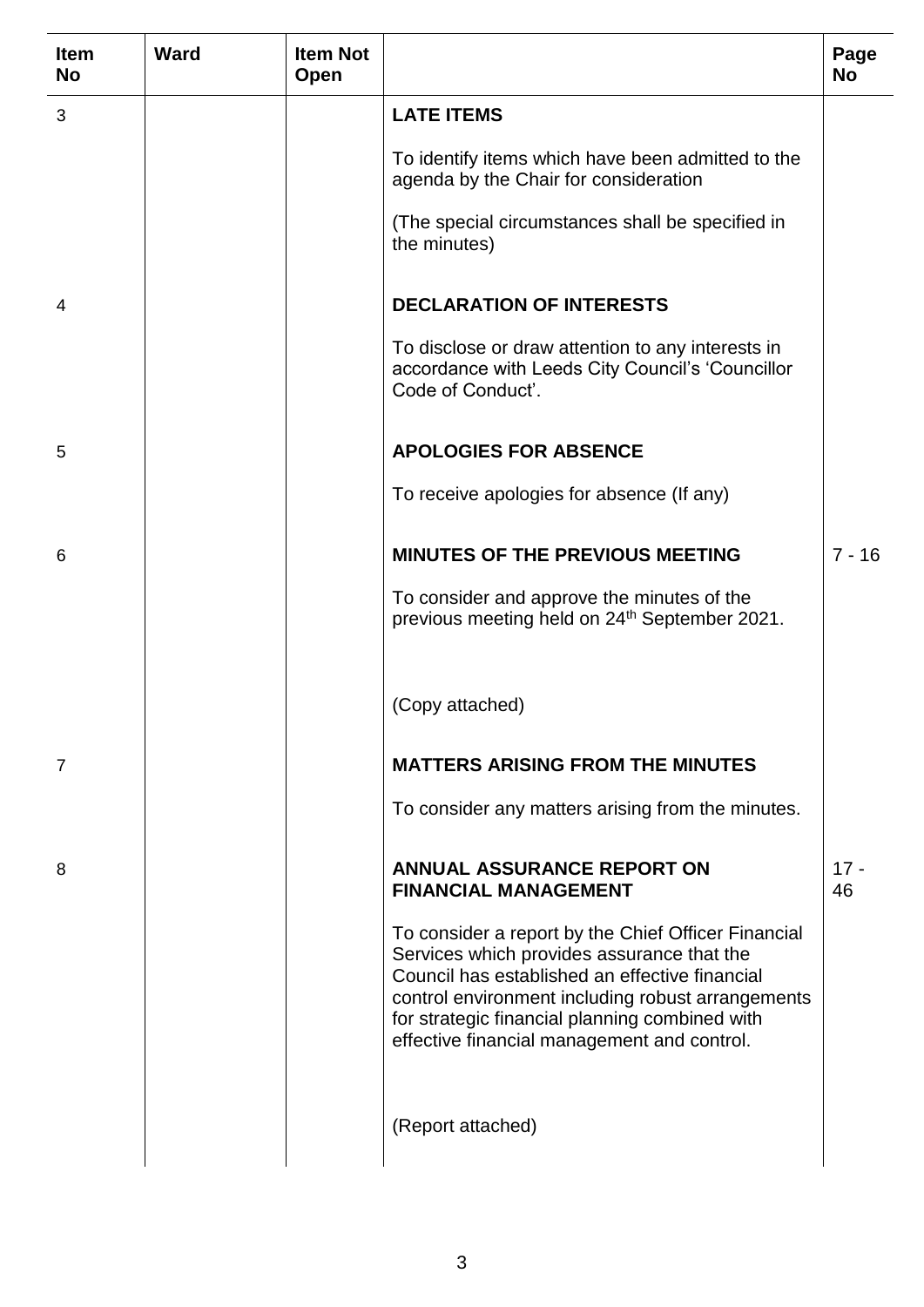| <b>Item</b><br><b>No</b> | <b>Ward</b> | <b>Item Not</b><br>Open |                                                                                                                                                                                                                                                                                                                                                                                                                                                                             | Page<br><b>No</b> |
|--------------------------|-------------|-------------------------|-----------------------------------------------------------------------------------------------------------------------------------------------------------------------------------------------------------------------------------------------------------------------------------------------------------------------------------------------------------------------------------------------------------------------------------------------------------------------------|-------------------|
| 9                        |             |                         | <b>PROCUREMENT OF EXTERNAL AUDITOR</b><br>To consider a report by the Chief Officer Financial<br>Services which sets out the proposals for<br>appointing the external auditor to the Council for<br>the statutory financial accounts for the five-year<br>period from 2023/24.                                                                                                                                                                                              | $47 -$<br>54      |
|                          |             |                         | (Report attached)                                                                                                                                                                                                                                                                                                                                                                                                                                                           |                   |
| 10                       |             |                         | PROCUREMENT REVIEW UPDATE REPORT<br>To consider a report by the Head of Procurement<br>and Commercial Services which provides an<br>update as to progress made in relation to the P2P<br>review (including dovetailing the P2P review with<br>recommendations from the LGA Peer Review and<br>seeking to deliver greater strategic value from<br>procurement activity).                                                                                                     | $55 -$<br>74      |
|                          |             |                         | (Report attached)                                                                                                                                                                                                                                                                                                                                                                                                                                                           |                   |
| 11                       |             |                         | <b>INTERNAL AUDIT ANNUAL REPORT AND</b><br><b>OPINION 2020/21</b><br>To consider a report by the Head of Audit which<br>sets out the annual opinion of the Head of Audit<br>and provides a source of assurance that the<br>internal control environment is operating as<br>intended through a summary of the Internal Audit<br>activity for the period from May to July 2021. The<br>report also highlights incidence of any significant<br>control failings or weaknesses. | $75 -$<br>118     |
|                          |             |                         | (Report attached)                                                                                                                                                                                                                                                                                                                                                                                                                                                           |                   |

L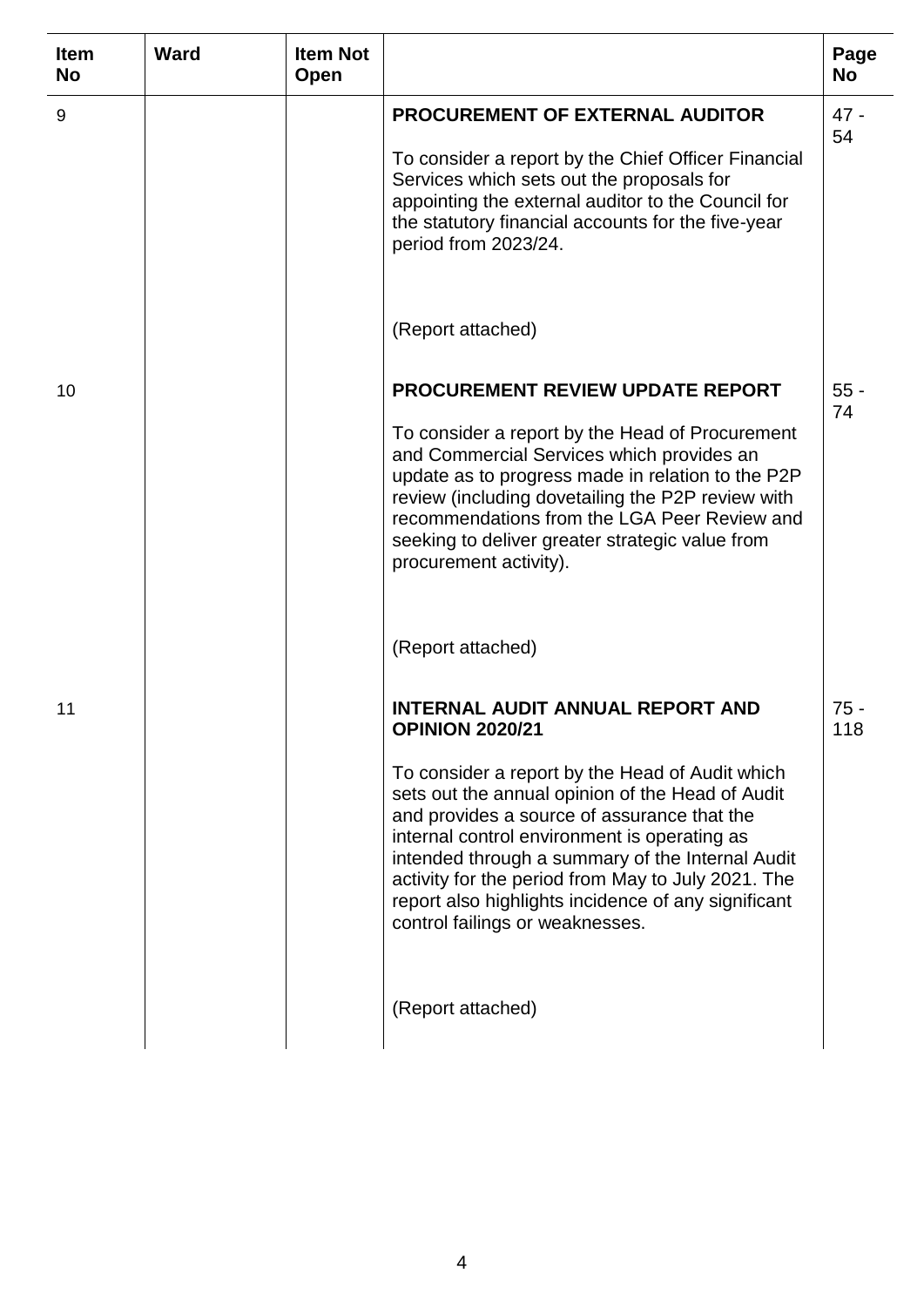| <b>Item</b><br><b>No</b> | <b>Ward</b> | <b>Item Not</b><br>Open |                                                                                                                                                                                                                                                                                                          | Page<br><b>No</b> |
|--------------------------|-------------|-------------------------|----------------------------------------------------------------------------------------------------------------------------------------------------------------------------------------------------------------------------------------------------------------------------------------------------------|-------------------|
| 12                       |             |                         | <b>APPROVAL OF ANNUAL GOVERNANCE</b><br><b>STATEMENT</b>                                                                                                                                                                                                                                                 | $119 -$<br>158    |
|                          |             |                         | To consider a report by the Chief Officer Financial<br>Services which presents the final Annual<br>Governance Statement (AGS) for approval by<br>committee in advance of the Committee's approval<br>of the audited Statement of Accounts.                                                               |                   |
|                          |             |                         | (Report attached)                                                                                                                                                                                                                                                                                        |                   |
| 13                       |             |                         | <b>COUNTER FRAUD UPDATE REPORT</b>                                                                                                                                                                                                                                                                       | $159 -$<br>200    |
|                          |             |                         | To consider a report by the Chief Officer Financial<br>Services which sets out details of the counter fraud<br>activities undertaken by the Internal Audit service<br>between the period April 2021 and September<br>2021.                                                                               |                   |
|                          |             |                         | (Report attached)                                                                                                                                                                                                                                                                                        |                   |
| 14                       |             |                         | <b>GRANT THORNTON AUDIT PROGRESS</b><br><b>REPORT</b>                                                                                                                                                                                                                                                    | $201 -$<br>226    |
|                          |             |                         | To consider a report by the Chief Officer Financial<br>Services which provides an update from the<br>external auditors, Grant Thornton on their 2020/21<br>audit, and outlines the findings from their interim<br>audit work and provides commentary on progress<br>to date on the final accounts audit. |                   |
|                          |             |                         | (Report attached)                                                                                                                                                                                                                                                                                        |                   |
| 15                       |             |                         | <b>WORK PROGRAMME</b>                                                                                                                                                                                                                                                                                    | $227 -$<br>230    |
|                          |             |                         | To consider and approve the Committee's Work<br>Programme for the 2021/22 period.                                                                                                                                                                                                                        |                   |
|                          |             |                         | (Copy attached)                                                                                                                                                                                                                                                                                          |                   |